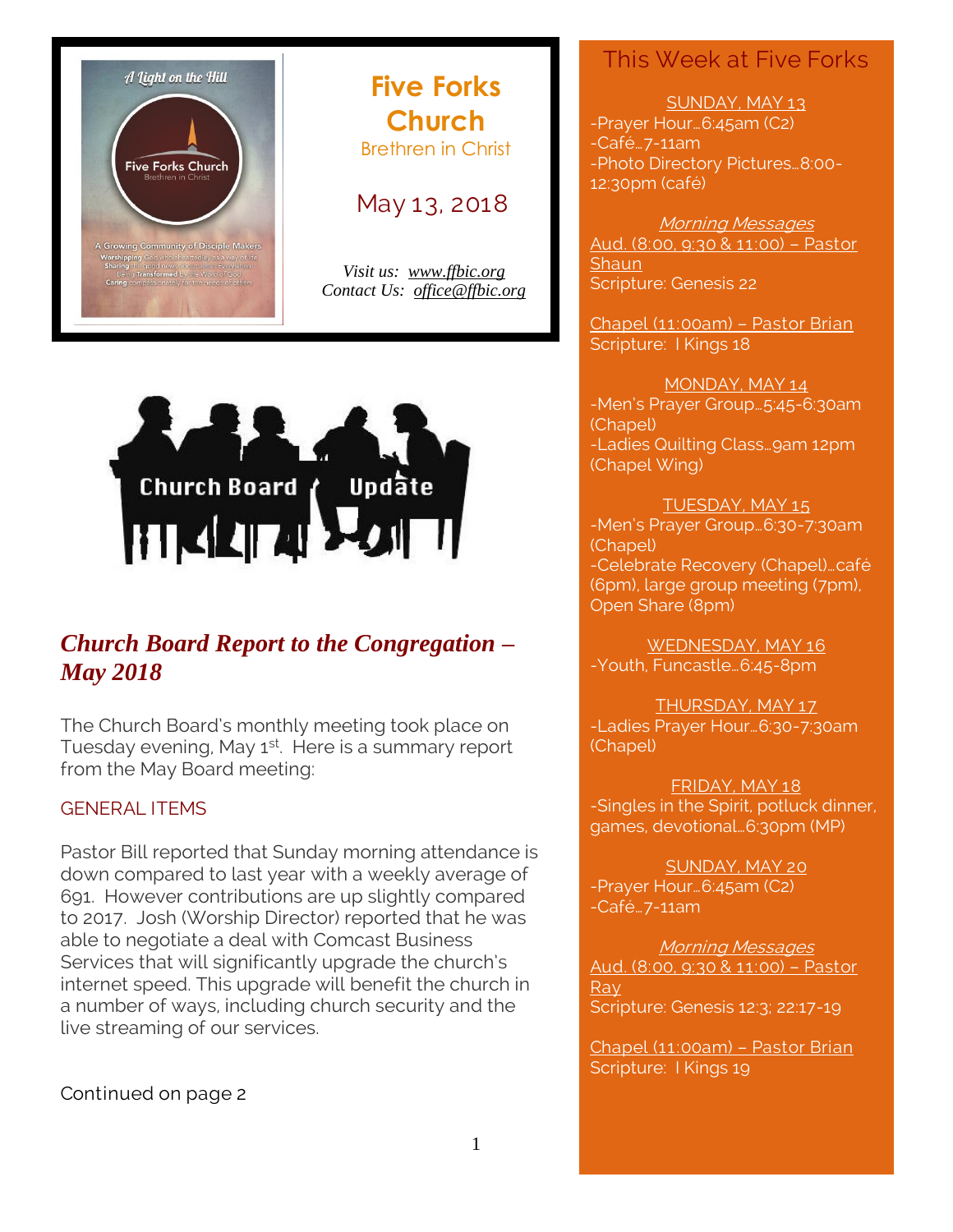# *Church Board Report to the Congregation – May 2018 (continued from page 1)*

### ACTIONS ITEMS

• The Board received a request to bring Kimberly Highland Smith (President of Make Way Partners) to Five Forks to speak. Make Way Partners is a ministry that is looking to fight human trafficking in the South Sudan. Our Golden Link Sunday School Class has been providing financial support to this important ministry. The Board is exploring the possibility of coordinating an event (with Smith as one of the speakers) where the spotlight could be put on human trafficking in the South Sudan and locally as well.

## DISCUSSION ITEMS

- The Board met with Rochelle Nolt who has been gathering information regarding women's ministry at Five Forks. This information has been gathered via surveys and small group gettogethers. The Board will begin reviewing, discussing and praying to discern the Lord's leading as we move forward.
- Bill gave an update in regards to ongoing security upgrades. The recently formed Church Security Committee approved the purchase of 20 radios that will allow for church-wide communication to take place. Every area of the church will have someone designated to carry a radio in order to send or receive information in the event of an emergency. The Security Committee is also moving forward with the numbering of exterior doors for easy identification.

#### Your Church Board consists of…

#### Staff: Bill Shank, Shaun Kipe

Congregational Representatives (elected at Annual Council): Peggy Dawson, Sandy Gray, Matt Nolt, Harvey Payne, Angie Petersheim, Todd Smith, Joel Wenger, Lin Yoder Deacon Representative: Mike Garland

# Attendance

#### ATTENDANCE (May 6)

Sunday's Worship Total = 645 8:00 Auditorium = 147 9:30 Auditorium = 263 11:00 Auditorium = 161 11:00 Chapel = 49 Bible Connection = 19 Nursery (9:30 & 11:00) = 6

Total Sunday School = 278

Food Pantry " Item of the Month" for May:

Canned Vegetables

Place donations in the orange tub in the lower lobby.

> **Operation** Christmas Child May:

Note pads, coloring books, fun pads, post-it notes, any school supply

Place donations in the designated boxes in the lower and upper lobbies.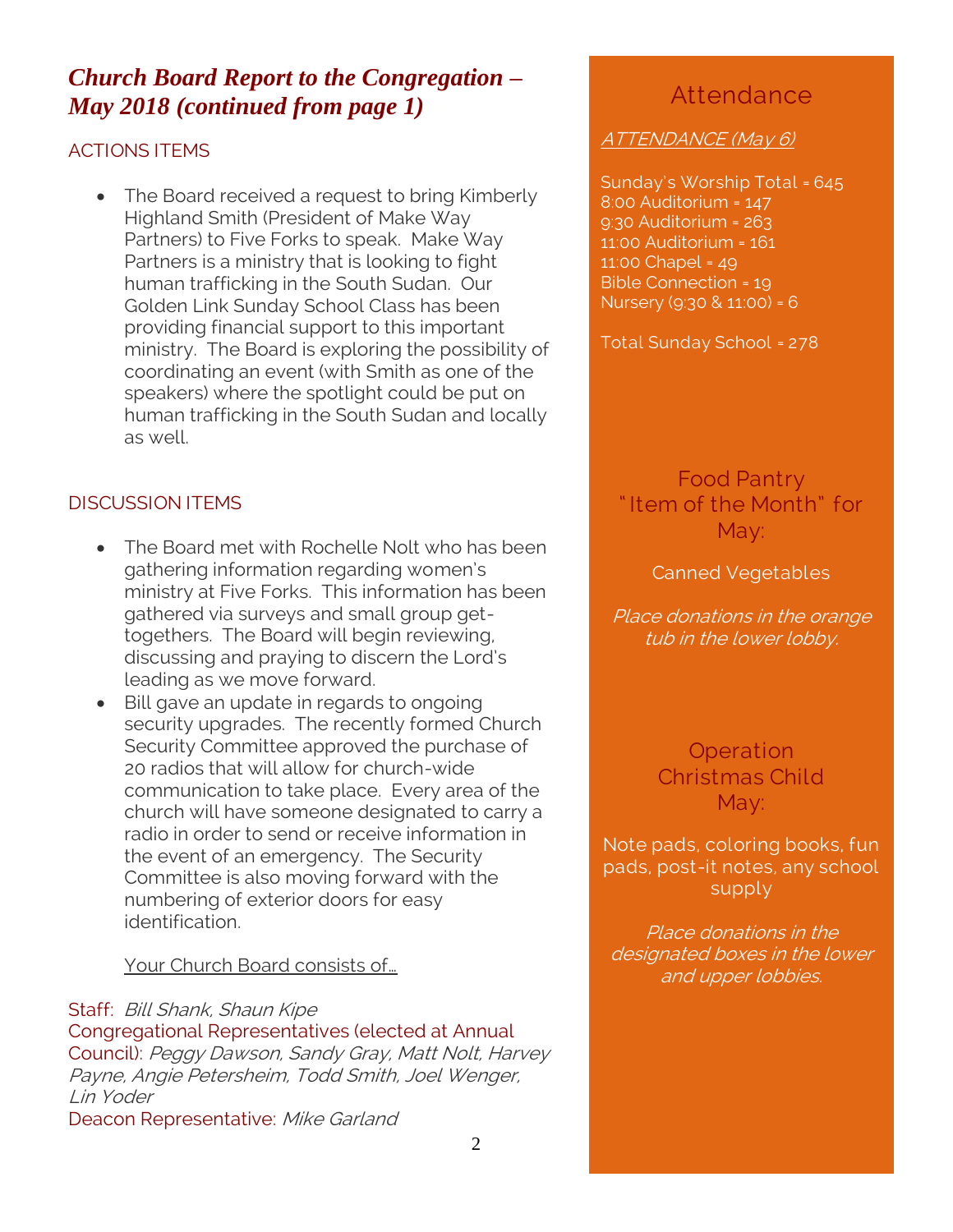# **NIGHT OF WORSHIP**

Sunday, May  $27^{\text{th}}$ ... 6:30pm

Hollowell Church, 14807 Hollowell Church Rd. Waynesboro, PA

Come to lift high the Name of Jesus!



# *ELO Family Hiking Trip*



Sunday, May 20th

Old Forge Picnic Area to Chimney Rocks Various trails including the AT Trip – approximately 4.3 miles Morning Trip – leave at 8:30am Afternoon Trip – leave at 1:00pm

- Free Lunch Included
- Raffle Prizes

Must Pre-Register at [www.eloutdoors.com](http://www.eloutdoors.com/)

# *Interdenominational Father/Son Campout At CRC*



June 8, 9, & 10….6pm Friday evening through noon on Sunday.

This is a great time for men and boys to spend the weekend together. There are many activities planned to make this an exciting time. There will be a fishing rodeo, tubing, water slide, and a washer board tournament.

In addition, there are facilities for volleyball, basketball, horseshoes, ping-pong, and washer board. Everyone is encouraged to attend evening campfires and the Sunday worship service.

Preregistration is required by May 21<sup>st</sup>.

For cost, additional information or to register, please contact Marion Spade at 717-496-6429 or David Peiffer at 717-729-7703.

Visit "Father/Son Campout at CRC" on Facebook.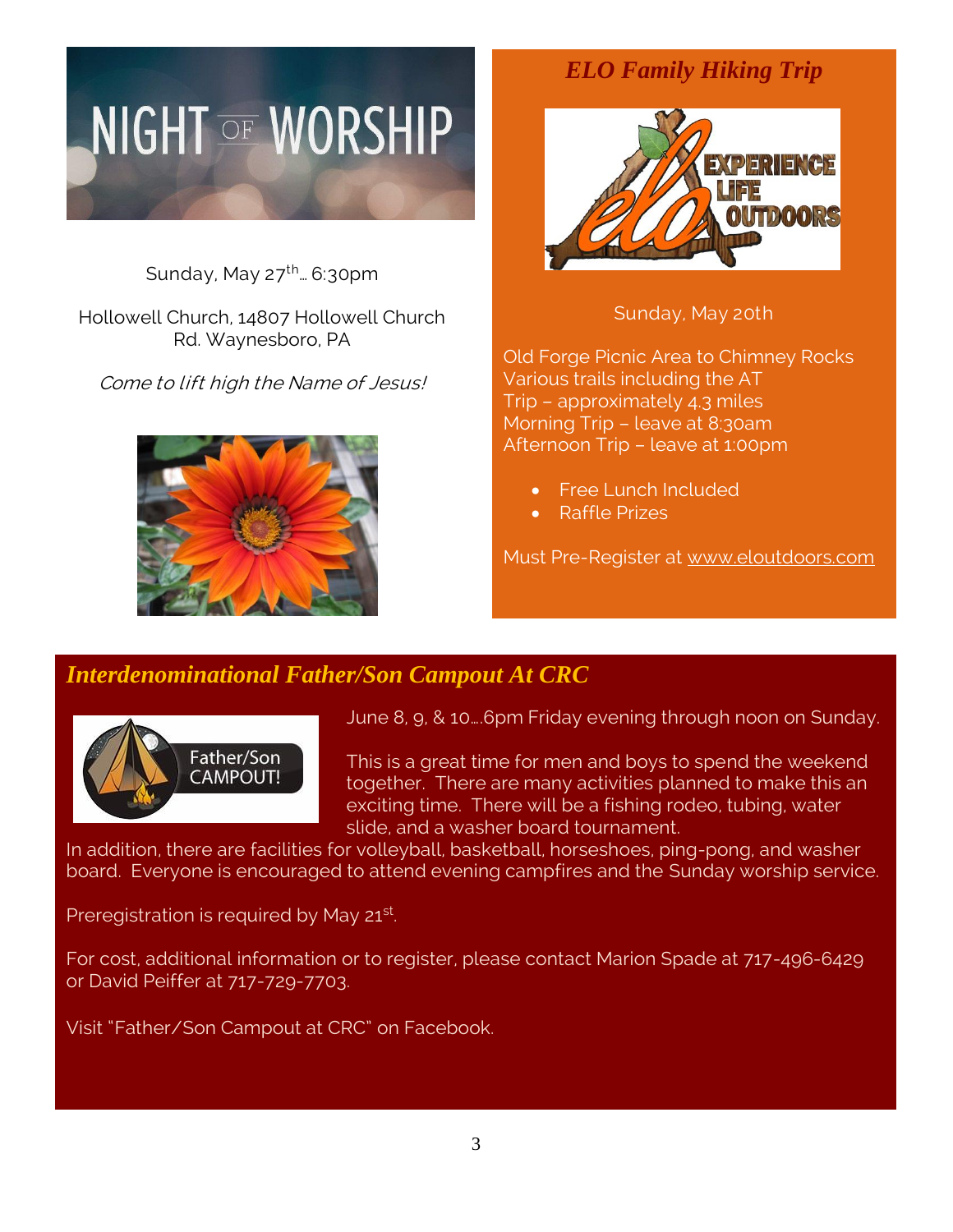Dear Five Forks Church,

Thank you for your support during Guy's illness and surgeries. The calls, flowers, & most of all the prayers were greatly appreciated. Prayer changes a lot of things. Thank you and God bless each of you.





Jackie Izer Tom Stover



(The café will be closed that Sunday in order to have things ready for the picnic)

Tables will be set up in the café and the Hospitality Committee will begin serving lunch around 11:30am and will continue to serve until 1:00pm.

The menu includes: pulled pork, steamers, mac & cheese, walking taco bar, chips, drinks & ice cream sundae bar for dessert.

There will be a number of activities for children including Bounce House, Face-painting, Chalk Art, Balloon Art, and more…

Bring a lawn chair and eat/sit outside if it's pleasant. We will have a tent set up for an eating/sitting section in the back courtyard for those who prefer the great outdoors! There will be seating in the gym plus an area up on the stage with bistro tables. Our hope is that not everyone will come at once (i.e. 11:30), but will arrive at various points throughout the 1 ½ hour serving time to avoid long lines and allow seating for those who choose to remain indoors.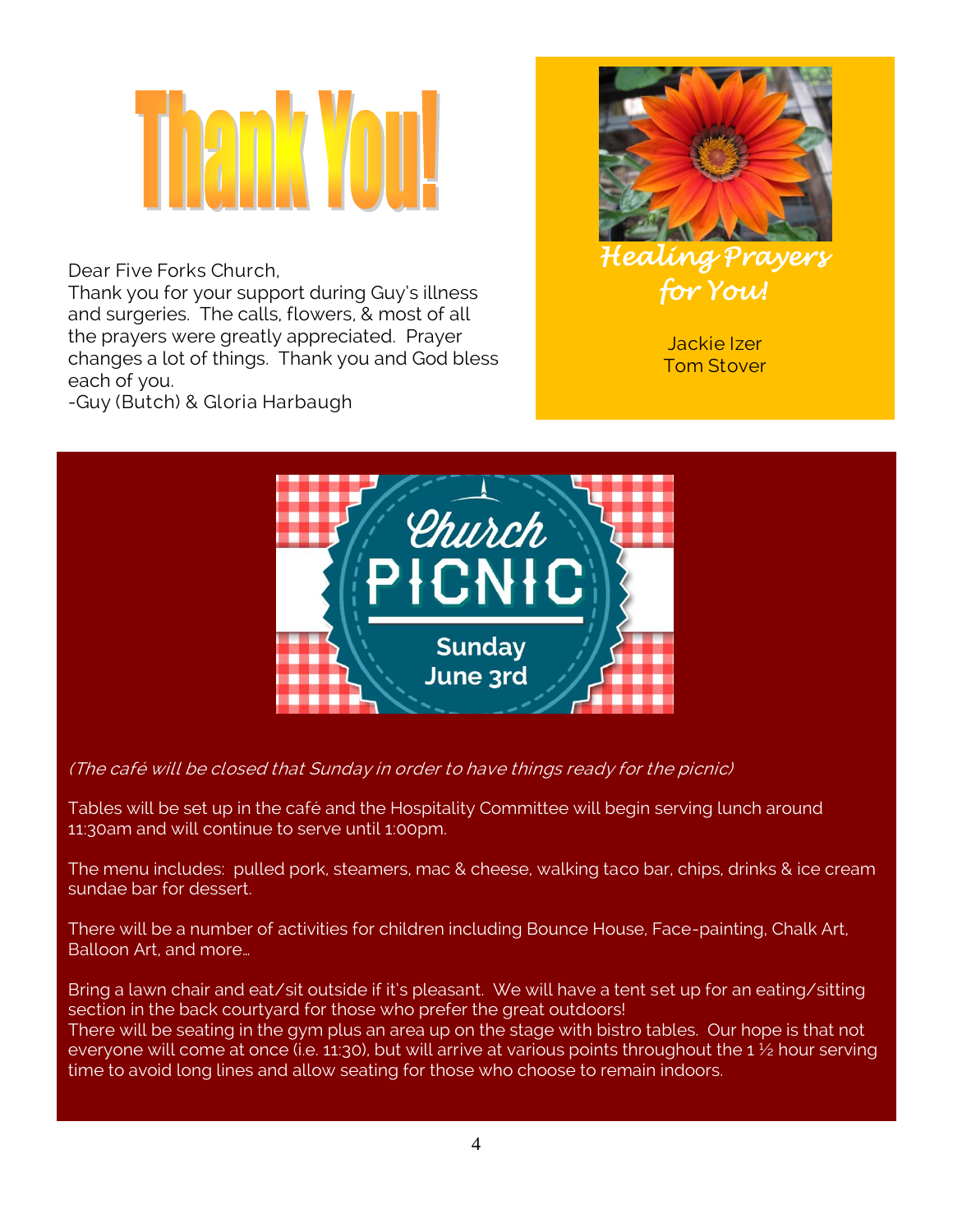

*Below is a list of events and activities that the youth are assisting with, participating in or will be invited to be part of:*

*"You can find more information about our events, including permission slips, on the church website or join us on Facebook; our group name is; Five Forks BIC Youth Group, or see Kenton Hock, Youth Director.*

*\*Please be aware that there is extra financial assistance available to any youth that may need it. Do not let money be the reason that you do not participate! (See Kenton Hock, youth director)*

THE GREAT ADVENTURE **FIVE FORKS YOUTH** THE LIFE OF **CHRIST** are going on an adventu<br>Creator of the Universe.

"You are invited to join us for an exciting adventure through The Life of Christ. We have been working through some of The Great Adventures in the Bible and we have come to the greatest of all. We are going to be diving into the life of Jesus Christ from His birth through His death and Resurrection. We are going to learn about how His life can impact our own lives! We look forward to seeing you there!"



#### FunCastle Night

Meet us at FunCastle on May 16th! We will be hanging out at FunCastle from 6:45pm to 8pm! No permission slip is required because we will not be providing transportation to and from FunCastle! This night will be a lot of fun and we will be able to hang out and have a ton of FUN!



MAY 23, 2018 . 7:00 PM . GRASS COURTYARD

#### Worship Night

Join us in the courtyard on May  $23^{\text{rd}}$  to worship our God! This is going to be a fun outdoor worship night lead by the worship team! We are excited to come together as a group to worship and fellowship together. We will start at 7pm!